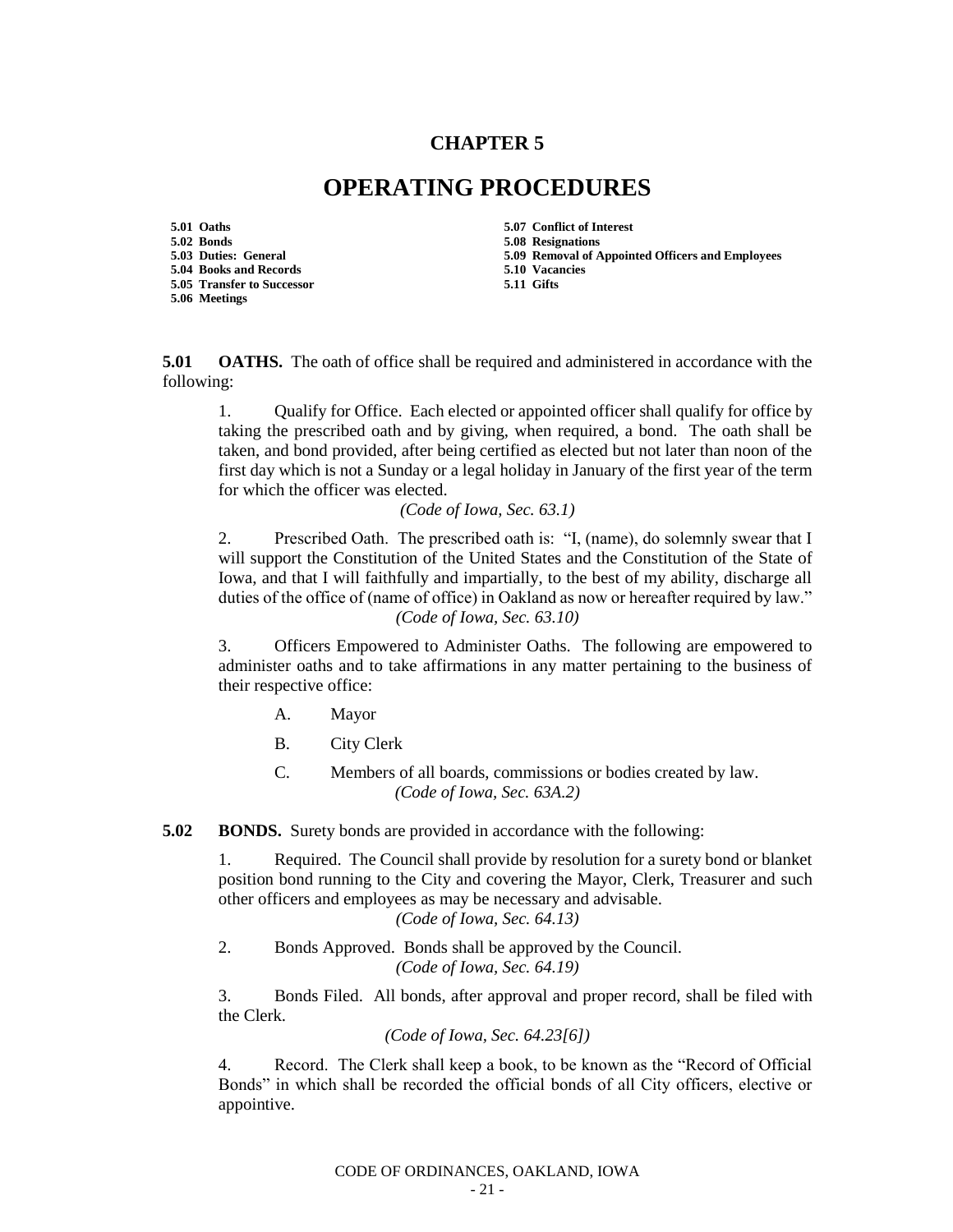## *(Code of Iowa, Sec. 64.24[3])*

**5.03 DUTIES: GENERAL.** Each municipal officer shall exercise the powers and perform the duties prescribed by law and this Code of Ordinances, or as otherwise directed by the Council unless contrary to State law or City charter.

*(Code of Iowa, Sec. 372.13[4])*

**5.04 BOOKS AND RECORDS.** All books and records required to be kept by law or ordinance shall be open to examination by the public upon request, unless some other provisions of law expressly limit such right or require such records to be kept confidential. Access to public records which are combined with data processing software shall be in accordance with policies and procedures established by the City.

*(Code of Iowa, Sec. 22.2 & 22.3A)*

**5.05 TRANSFER TO SUCCESSOR.** Each officer shall transfer to his or her successor in office all books, papers, records, documents and property in the officer's custody and appertaining to that office.

*(Code of Iowa, Sec. 372.13[4])*

**5.06 MEETINGS.** All meetings of the Council, any board or commission, or any multimembered body formally and directly created by any of the foregoing bodies shall be held in accordance with the following:

1. Notice of Meetings. Reasonable notice, as defined by State law, of the time, date and place of each meeting, and its tentative agenda shall be given.

*(Code of Iowa, Sec. 21.4)*

2. Meetings Open. All meetings shall be held in open session unless closed sessions are held as expressly permitted by State law.

*(Code of Iowa, Sec. 21.3)*

3. Minutes. Minutes shall be kept of all meetings showing the date, time and place, the members present, and the action taken at each meeting. The minutes shall show the results of each vote taken and information sufficient to indicate the vote of each member present. The vote of each member present shall be made public at the open session. The minutes shall be public records open to public inspection. *(Code of Iowa, Sec. 21.3)*

4. Closed Session. A closed session may be held only by affirmative vote of either two-thirds of the body or all of the members present at the meeting and in accordance with Chapter 21 of the *Code of Iowa*.

```
(Code of Iowa, Sec. 21.5)
```
5. Cameras and Recorders. The public may use cameras or recording devices at any open session.

```
(Code of Iowa, Sec. 21.7)
```
6. Electronic Meetings. A meeting may be conducted by electronic means only in circumstances where such a meeting in person is impossible or impractical and then only in compliance with the provisions of Chapter 21 of the *Code of Iowa*. *(Code of Iowa, Sec. 21.8)*

**5.07 CONFLICT OF INTEREST.** A City officer or employee shall not have an interest, direct or indirect, in any contract or job of work or material or the profits thereof or services to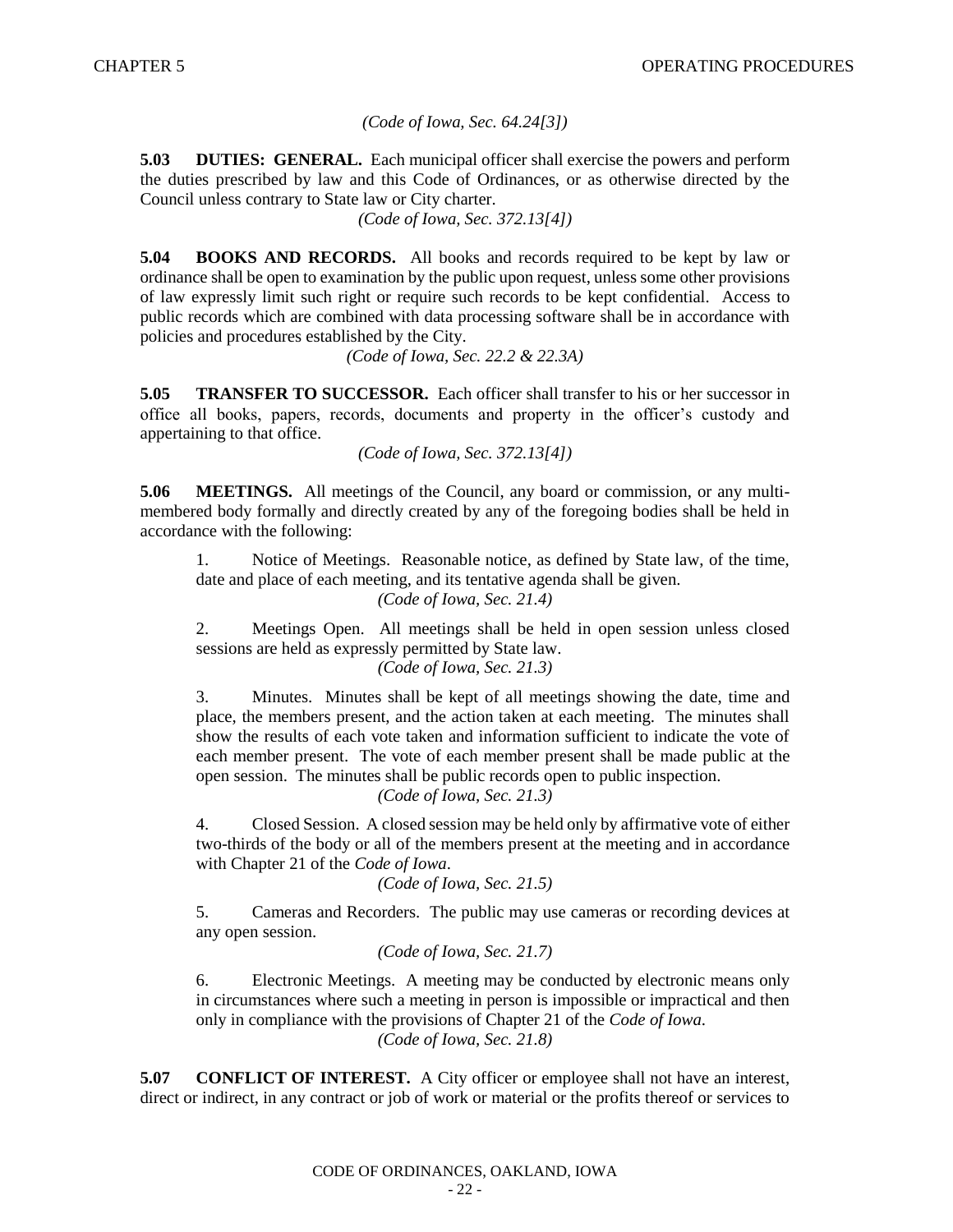be furnished or performed for the City, unless expressly permitted by law. A contract entered into in violation of this section is void. The provisions of this section do not apply to: *(Code of Iowa, Sec. 362.5)*

1. Compensation of Officers. The payment of lawful compensation of a City officer or employee holding more than one City office or position, the holding of which is not incompatible with another public office or is not prohibited by law. *(Code of Iowa, Sec. 362.5[3a])*

2. Investment of Funds. The designation of a bank or trust company as a depository, paying agent, or for investment of funds.

*(Code of Iowa, Sec. 362.5[3b])*

3. City Treasurer. An employee of a bank or trust company, who serves as Treasurer of the City.

*(Code of Iowa, Sec. 362.5[3c])*

4. Stock Interests. Contracts in which a City officer or employee has an interest solely by reason of employment, or a stock interest of the kind described in subsection 8 of this section, or both, if the contracts are made by competitive bid in writing, publicly invited and opened, or if the remuneration of employment will not be directly affected as a result of the contract and the duties of employment do not directly involve the procurement or preparation of any part of the contract. The competitive bid qualification of this subsection does not apply to a contract for professional services not customarily awarded by competitive bid.

*(Code of Iowa, Sec. 362.5[3e])*

5. Newspaper. The designation of an official newspaper. *(Code of Iowa, Sec. 362.5[3f])*

6. Existing Contracts. A contract in which a City officer or employee has an interest if the contract was made before the time the officer or employee was elected or appointed, but the contract may not be renewed.

*(Code of Iowa, Sec. 362.5[3g])*

7. Volunteers. Contracts with volunteer firefighters or civil defense volunteers. *(Code of Iowa, Sec. 362.5[3h])*

8. Corporations. A contract with a corporation in which a City officer or employee has an interest by reason of stock holdings when less than five percent (5%) of the outstanding stock of the corporation is owned or controlled directly or indirectly by the officer or employee or the spouse or immediate family of such officer or employee.

*(Code of Iowa, Sec. 362.5[3i])*

9. Contracts. Contracts made by the City upon competitive bid in writing, publicly invited and opened.

*(Code of Iowa, Sec. 362.5[3d])*

10. Cumulative Purchases. Contracts not otherwise permitted by this section, for the purchase of goods or services that benefit a City officer or employee, if the purchases benefiting that officer or employee do not exceed a cumulative total purchase price of twenty-five hundred dollars (\$2,500.00) in a fiscal year.

*(Code of Iowa, Sec. 362.5[3k])*

11. Franchise Agreements. Franchise agreements between the City and a utility and contracts entered into by the City for the provision of essential City utility services.

CODE OF ORDINANCES, OAKLAND, IOWA